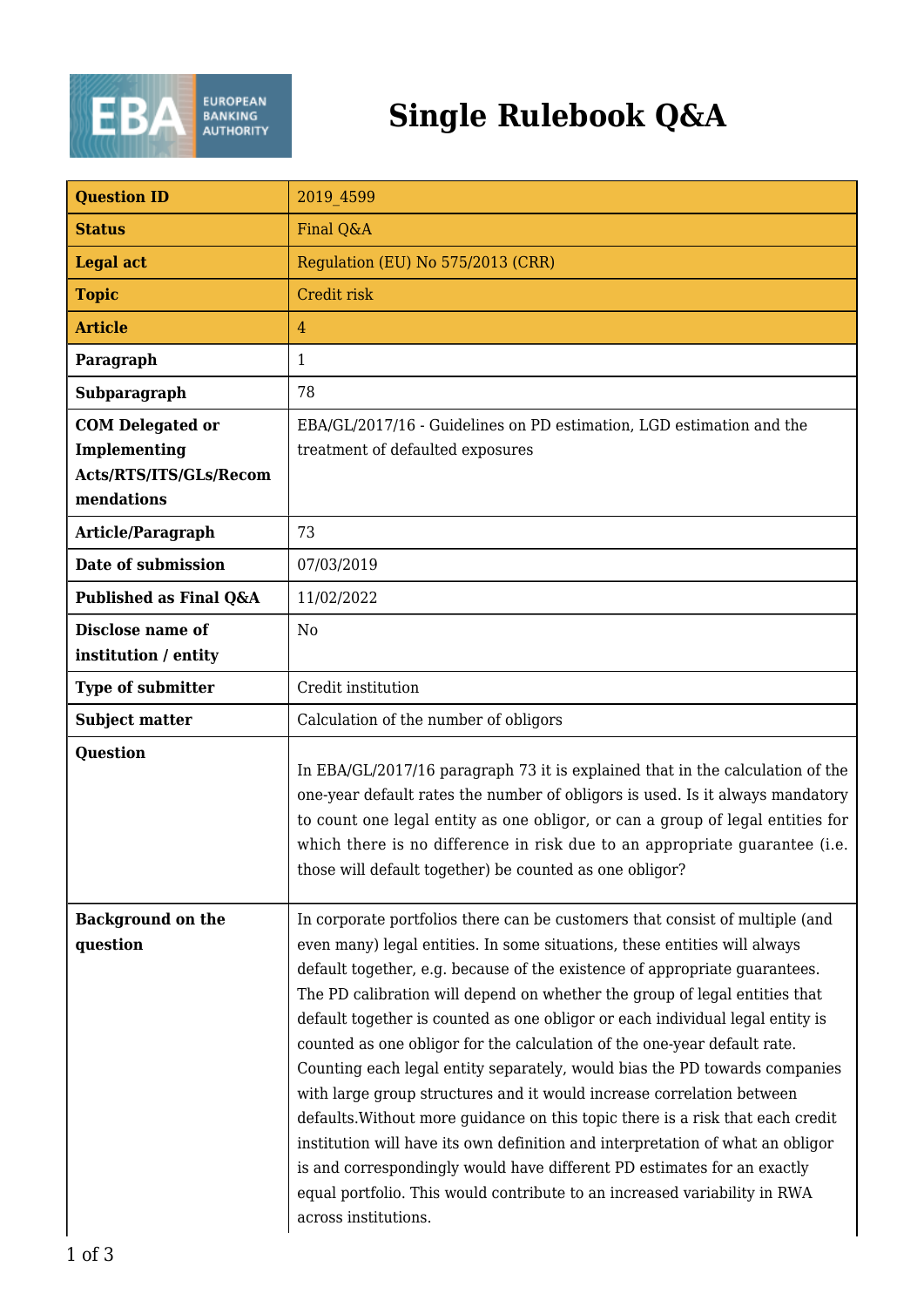## **Final answer**

According to Article 172(1)(d) of Regulation (EU) No. 575/2013 as amended by Regulation (EU) 2019/876 (CRR2), each separate legal entity to which the institution is exposed shall be separately rated. As such, the existence of a group of connected clients defined in Article 4(1)(39) CRR or the existence of third-party rating support as described in paragraph 62 of the Guidelines on PD estimation, LGD estimation and the treatment of defaulted exposures (EBA/GL/2017/16) is instead to be considered in the assignment of these separate obligors to rating grades or pools. As a matter of fact, the mere existence of an 'appropriate guarantee' or the existence of a rating transfer does not necessarily imply that the obligor and the third party represent a single risk with only joint defaults possible. In particular, the default status should be assessed according to the internal policies of the institution, as specified in paragraph 61 of said Guidelines, and is not necessarily automatic.

According to Article 180(1)(a) and Article 180(2)(a) CRR, institutions shall estimate PDs by obligor grade from long-run averages of one-year default rates. On this regard, Chapter 5.3 of the above mentioned Guidelines clarify the CRR requirements for the purpose of calibrating PD estimates. More in detail, for the purpose of calculating the one-year default rate referred to in Article 4(1) (78) of the CRR, paragraph 73 of the GL clarifies that the denominator "consists of the number of non-defaulted obligors with any credit obligation observed at the beginning of the one-year observation period".

It follows that, irrespective of "the treatment of individual obligor clients and groups of connected clients" for the purpose of assigning an exposure to obligor grades or pools in accordance with Article 172(1) (d) of the CRR, each separate legal entity to which the institution is exposed constitutes an obligor for the purpose of calibrating PD estimates to the "long-run averages of one-year default rates" as defined in Article 4(1)(78) CRR.

However, where there is a significant proportion of connected obligors with a high default correlation within a considered PD model, institutions should analyse the level of risk of such obligors compared with other obligors in that model and, where necessary, reflect the difference in the level of risk in the model through appropriate risk drivers and rating criteria, for instance through different calibration segments.

In that case of high default correlation of connected obligors institutions should ensure that the lack of independence of defaults does not lead to biased results or wrong conclusions during the development or the validation of the PD model where one year default rates are computed, in particular if this high default correlation of connected obligors in the model implies a violation of the assumptions required by the underlying statistical methodologies (e.g. in the validation of model performance) in accordance with article  $180(1)(d)$ .